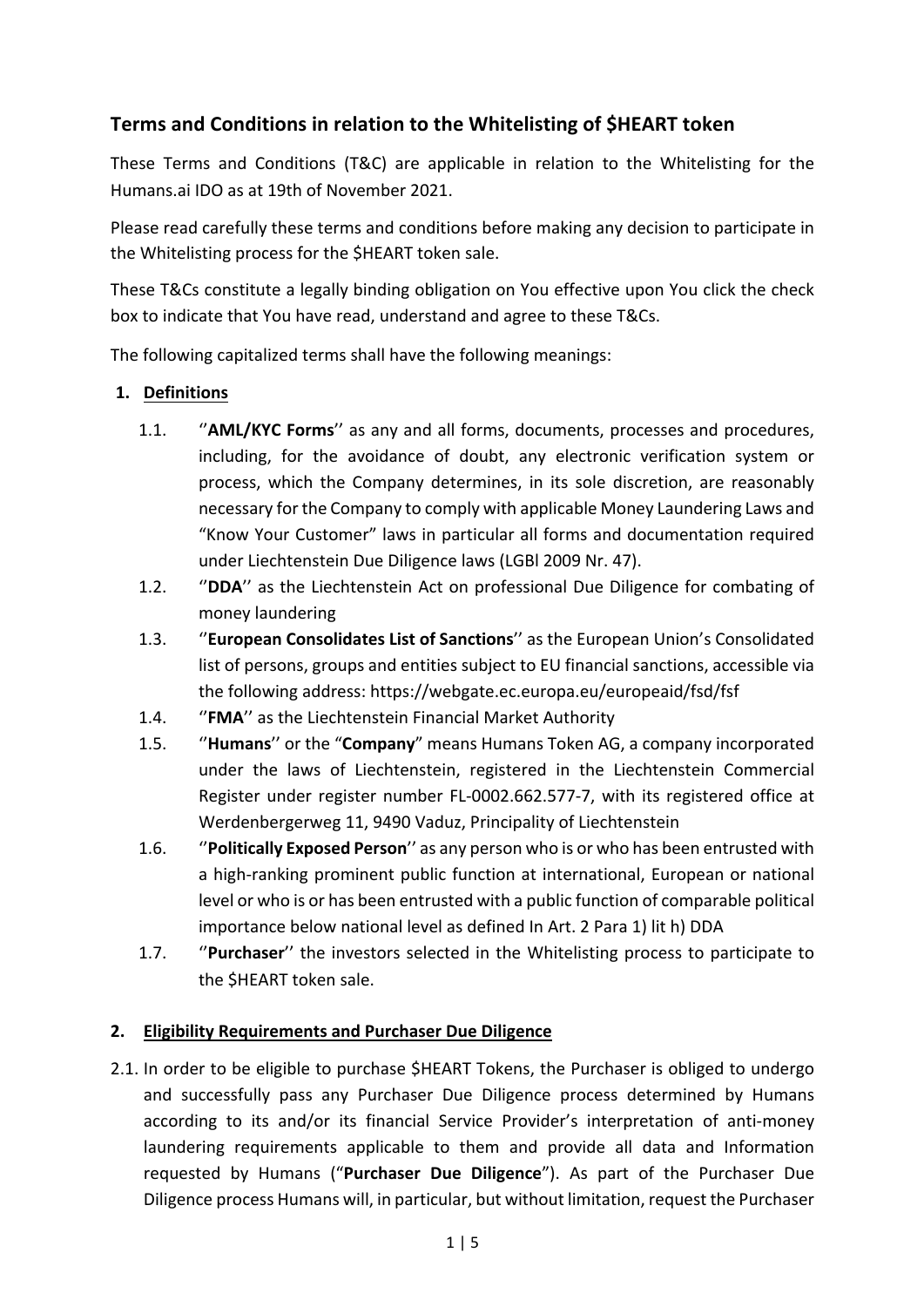to provide information about their identity and the source of their wealth and/or funds. Failure to complete the Purchaser Due Diligence to the satisfaction of Humans could lead to a refuse from Humans to enter into an agreement for the sale of \$HEART Tokens with you.

- 2.2. During the Purchaser Due Diligence also a full chain analysis on the sending wallet of the Purchaser is conducted by using a chain analysis software which is also used be money laundering investigating authorities of multiple countries and filters and detects any wallets associated with any kind of criminal offence, watchlist, tumblers, mixers etc. Any wallet that shows any negative results in the chain analysis will not be accepted.
- 2.3. Humans will conduct the Purchaser Due Diligence either directly or via one or several external Service Providers. You herewith explicitly agree to the processing of the Purchaser Due Diligence data by Humans and/or the external service providers used by Humans.
- 2.4. You undertake to notify Humans immediately if you become aware that any information communicated as part of the Purchaser Due Diligence relating to you if the information required is no longer accurate or complete in all respects.
- 2.5. You hereby undertake to comply in full with all KYC/AML requirements under Liechtenstein law and that all KYC/AML forms and required attachments thereto have to be provided to Humans for completion of the purchase.
- 2.6. Humans does not accept Purchasers that meet one of the below criteria:
	- Any legal entity or structure that is not clearly a natural person/individual.
	- Natural persons acting as proxy for any other natural persons.
	- Persons that are citizens of, resident in or have IP addresses of high-risk countries as defined by FMA Guidelines (List A, excluding CPI Index; including Art. 23a. Annex 4 DDO) (Geographic exclusion) and listed in Annex 1 herein.
	- Persons that are considered as Politically Exposed Persons based on the research .
	- Persons whose sending wallets provide a negative result in the chain analysis conducted in the Purchaser Due Diligence.
	- Persons subject to restrictive measures under sanction lists of the European Union, OECD, US, OFAC etc.
	- Persons who do not provide sufficient information for the identification of their identity.
	- Persons that match more than one specific risk indicator.
	- Persons which do not belong to any of the above categories but for specific reasons are categorized by Humans as non-acceptable risk Purchasers according to the Liechtenstein law.

#### **3. Representations and Warranties**

3.1. You hereby represent and warrant that: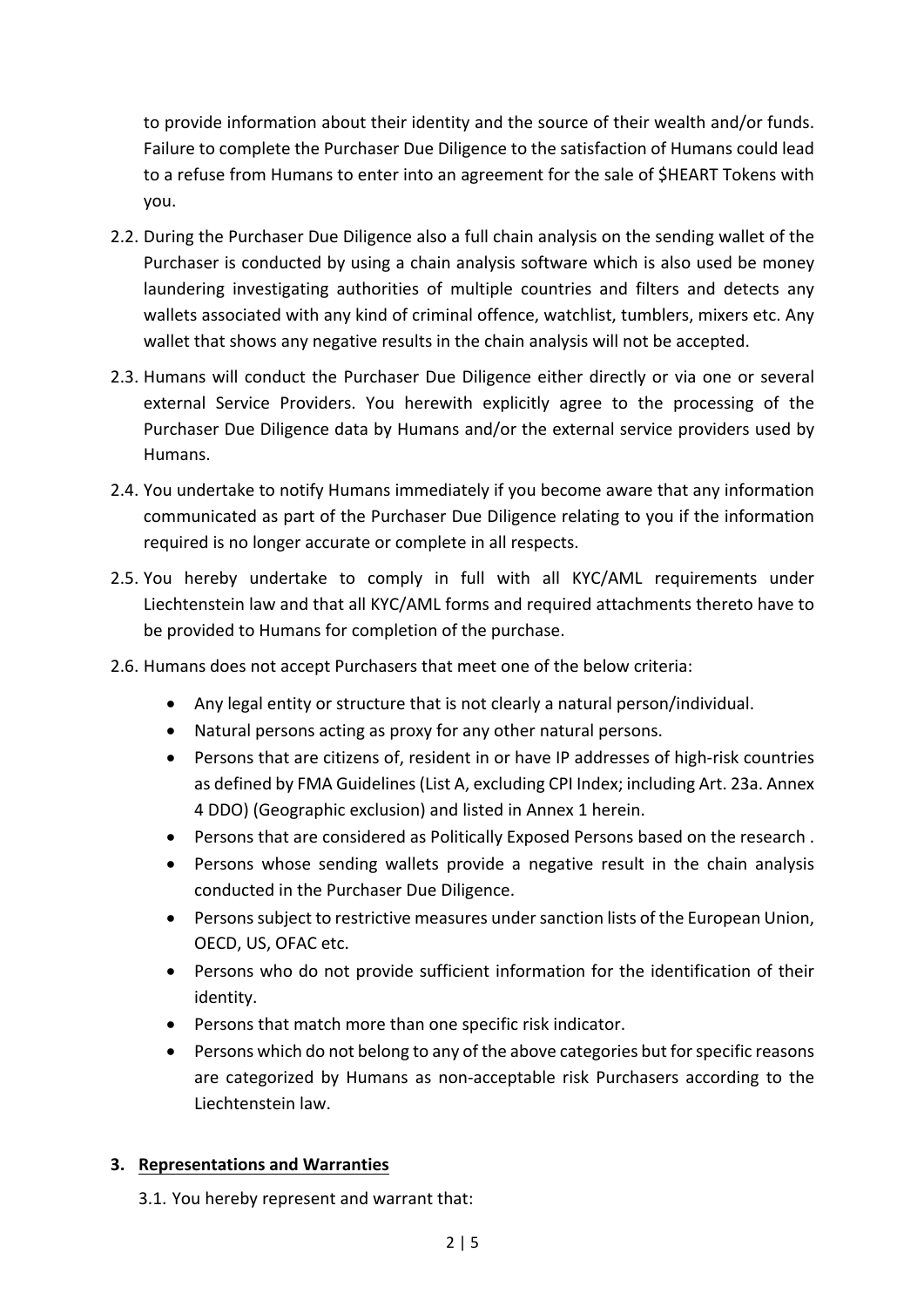- 3.1.1. you have legal capacity in the jurisdiction where you are a citizen or a resident and are able to agree and enter into these T&Cs voluntarily and meet all other eligibility and residency requirements, including
	- You have full power, authority and capacity to comply with these T&Cs; and
	- You enter into these T&Cs based on Your own independent judgement and on advice from independent advisers (as applicable).
- 3.1.2. You are not resident in any jurisdiction the laws of which prohibit, restrict, curtail, hinder, impair, conflict or otherwise adversely affect the purchase of the \$HEART Tokens.
- 3.1.3. You are not an individual that:
	- is listed as designated individuals or entities under the European Union Consolidated List of Sanctions;
	- is citizen, located, organised or resident in a country or territory that is the subject of any EU or OECD sanction list; or
	- is currently the subject of any sanction administered by the United States Office of Foreign Assets Control of the United States Department of the Treasury ("**OFAC**") or any other United States government authority, is not designated as a "Specially Designated National" or "Blocked Person" by OFAC or subject to any similar sanctions or measures imposed or administered by the United Nations Security Council, the European Union, Her Majesty's Treasury of the United Kingdom or similar sanctions administered or imposed by any other country;
	- has engaged in and is not now engaged in any dealings or transactions with any government, person, entity or project targeted by, or located in any country or territory, that is or was the subject of any sanctions; or
	- is a Politically Exposed Person.

#### **4. Data protection**

Humans collects and stores your data necessary for the implementation of the sale process of \$HEART Tokens. When processing personal data, Humans complies with the applicable statutory provisions. By accepting these T&C you hereby give the irrevocable consent to use and process the personal data and in particular forward it to affiliated companies or service providers.

#### **5. Governing Law**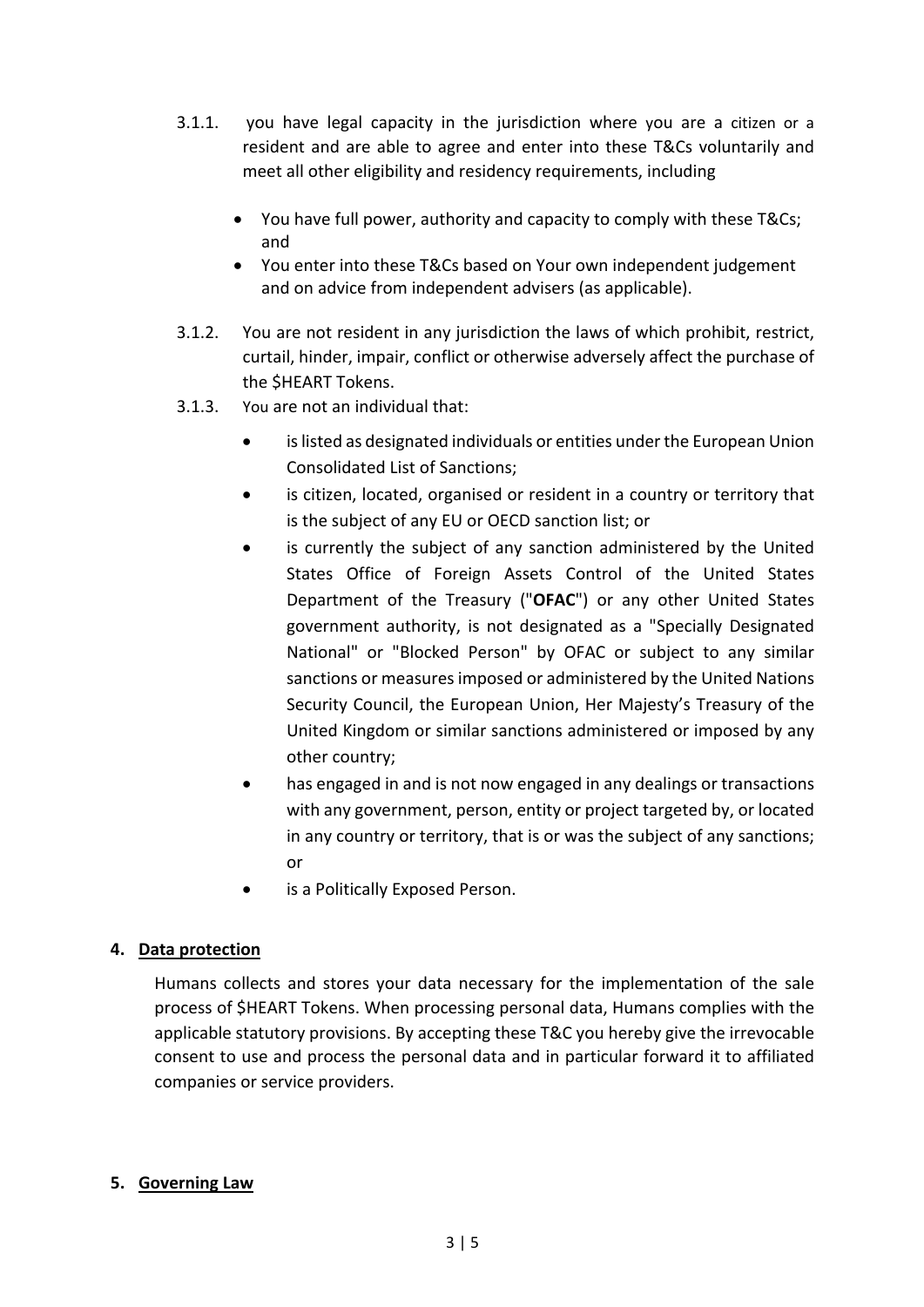- 5.1. These T&C including its Annexes shall be governed by the laws of the Principality of Liechtenstein without giving effect to the principles of conflict of laws thereof. If any provision of this T&C is held illegal or unenforceable, such provision shall be deemed separable from the remaining provisions of this T&C and shall not affect or impair the validity or enforceability of the remaining provisions of this T&C.
- 5.2. You hereby irrevocably and unconditionally agree on:
	- (i) submitting to the exclusive jurisdiction of the Princely Liechtenstein District Court and any appellate court from any such court, solely for the purpose of any action, suit or proceeding brought to enforce its obligations under these T&C or relating in any way to the T&C,
	- (ii) agree that venue shall like exclusively in such courts, and
	- (iii) waive, to the fullest extent it may effectively do so, any defence of an inconvenient forum to the maintenance of such action or proceeding in any such court and any right of jurisdiction on account of its place of residence or domicile.

\*\*\*